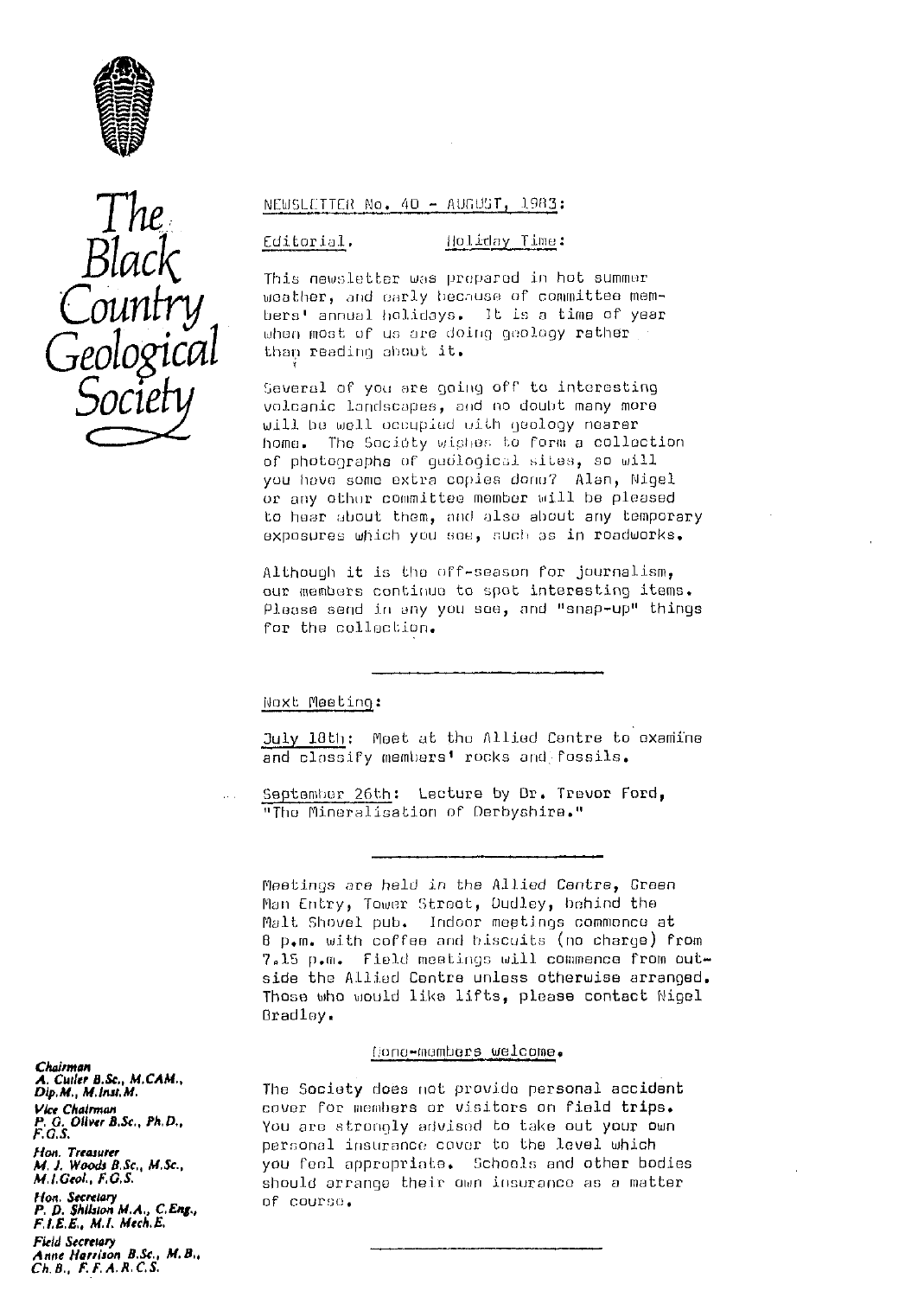October 17th: Informal mooting. The following Sunday's field trip will be discussed, and member Adrian Collings will rive an illustrated talk on Italian volcanoes.

October 23rd: Joint field trip with the Shropshire, Geological Society to local sites, at 10.30 a.m. from the Allied Centre.

- 1. Netherton oponcest Thick coal.
- 2. Ketley quarry, Kingswinford, Etruria Marl.
- 3. Uordsley Ridge, Triassic exposures and Western Boundary Fault.

<u> Fovember 11th (Friday)</u>: Dr. G. Trosiso, will explain "Geology and Wino in Western Europe", as o prelude to our sampling some wines.

December 5th: "The Biology of Trilobites", lecture by Dr. P. D. Lane of Koele University.

February 20th, 1983: Field Trip to Cotwell End. Leader Alan Cutler.

tie left the Allied Centre for the car park at Cotwall End, where the goology of the area was explained to us. The area is much faulted and folded and is dominated by the NFN trending Sadgley and Dudley anticline, and the Western Houndary fault on the coalfield.

Uo crossed the Western Boundary Fault to investigate the calcareous Enville Beds. This conglomerate is composed essentially of wall-rounded pebbles of chert and quartzite, their deposition resulting from flash floods forming fan deposits From the Morcian Highlands. Those heds represent the highest group of the Upper Coal Measures and form

the resistant ridge on the west of the valley which we were to investigate later. They rest conformably on the softer Keele beds and in the volley bottom, where part of the stream follows the line of the fault, we could see vertical structures within those beds, some pink, green and very micaceous. The rocks were faulted up against the Coal Measure deposits, which were once worked.

Crossing the stream and the thin strip of Coal Measures, we came to the base of Turner's Hill, which formed the ridge **on** the opposite side of the valley. It displayed a continuous sequence from Aymestry limestone to Downton Castle Sandstone Gornel Grit. The gentler eastern slope of the valley is also formed of soft rod deposits, but these are red Downton marls of the Old Red Sandstone.

Although we Pound no evidence of it, a bone bed has boon identified in the limestone, including teeth and scales of fish. In the Aymestry limestone we found a trilobite among the corals and brachiopods.

A brisk walk, essential to warm us up in the dhilly conditions, took us past two ironstone bands which were only discovered during the remapping of the Black Country in 1977.

Lunch was taken at the Old Mill in Lower Gornal, after which we **ex**amined an exposure of Downton beds behind a small factory. The two groups visible were:-

- 1.. Massively bedded, buff coloured Gornal Grit,
- 2. Turner's Hill shales. These are similar to the Upper Ludlow shales, except for the faunal content. This showed a high proportion of fragments of brachiopods, eurypterids, and primitive plants. The exposure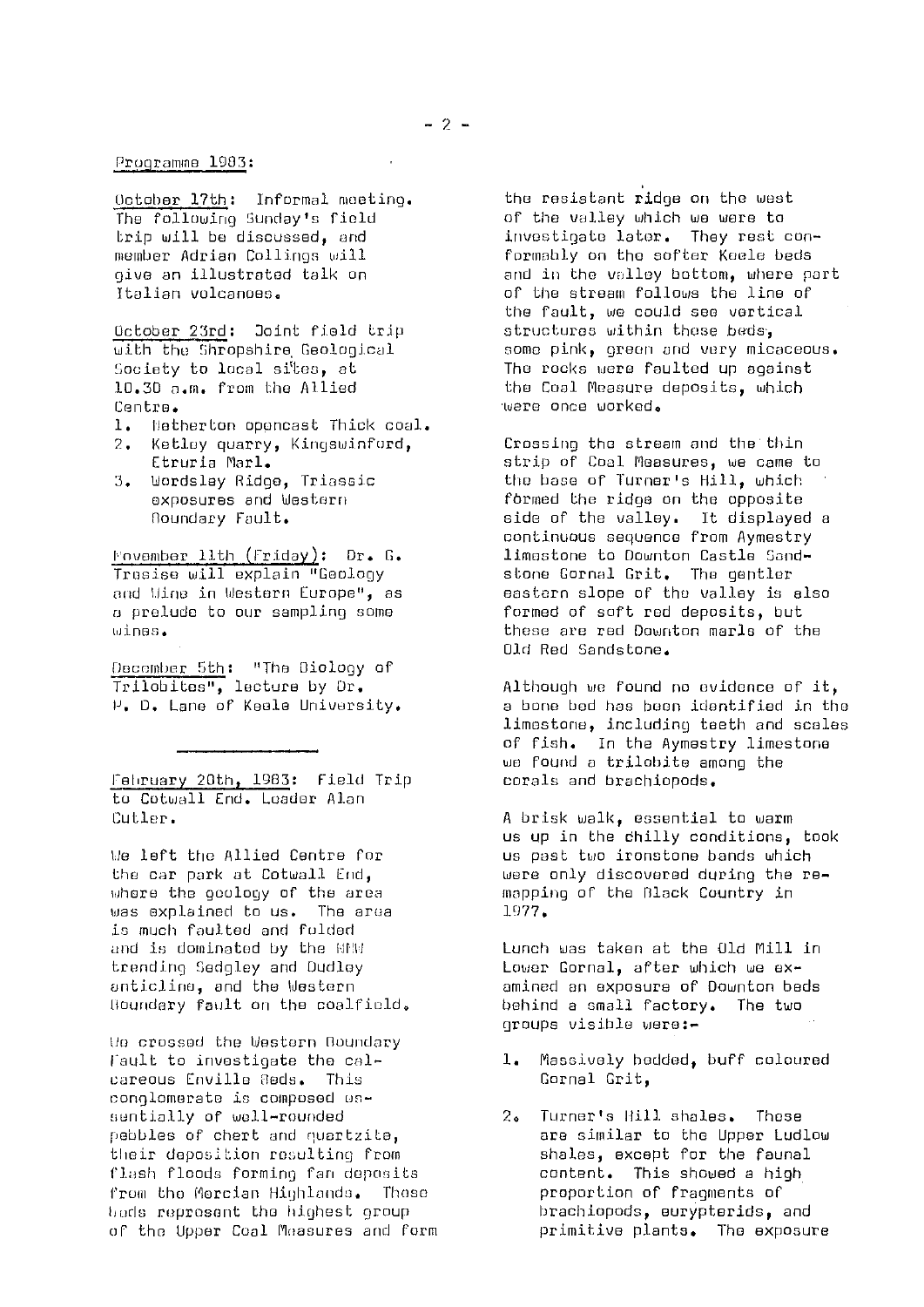The Gornal Grit was originally mapped as Carboniferous, be- cause of the coal seams claimed to lie belowp and the general similarity to the Coal Measure sandstones which lie near the bottom of the CoaltiMeasures.

In 1946 an almost complete fish was found in an adjacent quarry, in a particular horizon of the Gornal Grit. Further investigations produced more fish fragments with Curypterids, Lingula and plants. The Devonian fishes provided conclusive evidence that the rocks were not laid down in the Carboniferous, and now the Grit is recognised as part of the Downton Castle sandstone. These grits too have an anticlinal structure.

The last stop of tho day was a disused quarry in the Gornal Grit on the eastern side of Cotwall End valley. Again the rocks wore massively bedded and only three beds were visible. We failed to pick *out* the 3 feet amplitude ripple marks on the prominent bedding plane which formed part or the quarry floor, on the western part of the Gornal Grit anticline.

*Our* lost few minutes of this cold day were spent an the edge of the quarry overlooking the area covered during the field trip. It was a very good day and our thanks were given to Alan for leading such a thoroughly researched and informative trip.

# Hilary Logan.

March 18th - 20th, 1983:

Weekend field trip to Westonsuper-Mare. Loaders, 0111 Draper and Tine Ford of Bristol Museum.

Weston served as the base for this weekend trip, which included some sites in the Bristol area as well. Saturday morning saw our small but enthusiastic group step *out* across the Bristol suspension bridge to view the Avon gorge. Here in 1906 Vaughan established a biostatigraphic zonation of the Lower Carboniferous. The succession of steeply dipping Limestones was seen' to be repeated by a series of reverse faults. Hollows near the top of the gorge were filled with Triassic dolomitic conglomerate. The level surface of Clifton Down is beleved to be a marine platform of' Jurassic age, exhumed in the Tertiary. According to the latest ideas, the gorge itself is a Pleistocene feature, cut when the Avon was diverted by *ice from an* earlier course to the west.

Looking south, lower ground was seen to mark the Keupur marl outcrop, and beyond it a ridge formed by the Rheetic, while on the horizon Dundry Hill showed the position of the Inferior dolite. Shortening our focus, we then examined limestones of the S and D zones, towards the top of the succession. Largely reofal, those wore impressively fossiliferous, and also mineralised. Barytes and haematite were present, together with well-formed quartz crystals known locally as "9ristol diamond', Also of interest was a cave Formed during the Triassic, and infillod with Rhaetic beds.

Next the party moved to Portishead and the coastal section there. The Portishead Beds are Upper Devonian deltaic sediments, which accumulat©d on the southern edge of a landmass. Scales of the fish Holoptychius were found. An unconformable cover of Dolomitic Conglomerate was seen to have accumulated on a slope corresponding to the present shoreline.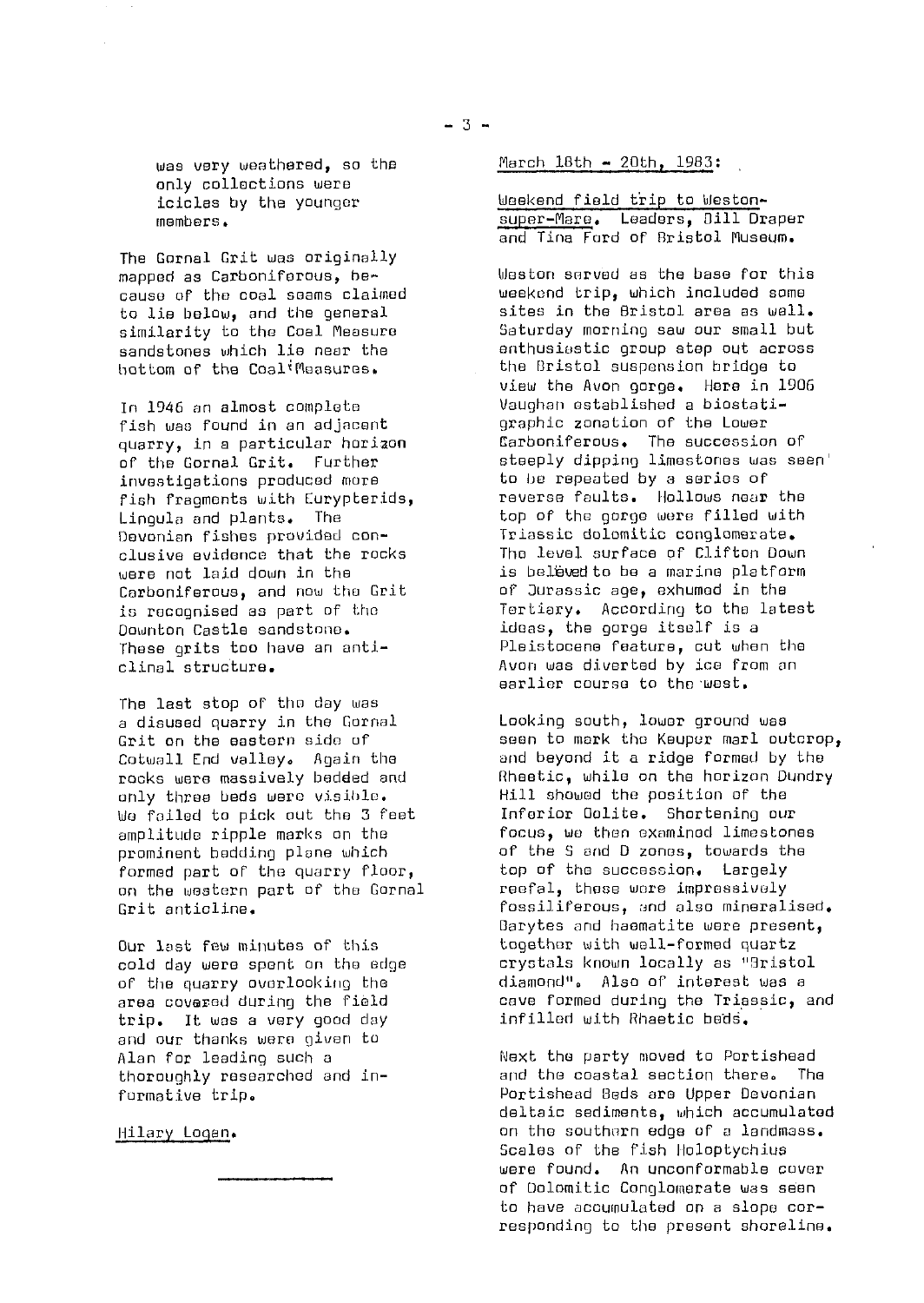Walking north towards Woodhill Bay, the lowest Carboniferous limestones of the Z zone were seen, partly dolomitised, and thrown into tight F-W folds. Continuing onto a beach near the Hoyal Hotel, a downfaulted block of Pennant Sandstone of the Upper Coal Measures was seen to contain abundant Calamites plants, together with some spherical bedding structures which caused much discussion.

On Sunday we first walked to Goblin Combo, a fault-guided dry valley. Middle limestones of the C zone, here colitic, were seen, together with the now familiar Dolomitic Conglomerate. The real purpose of the walk was to visit a magnificent piece of conservation work, an old quarry cleared up by Tina and Hill, our leaders. Basalt lavas and tuffs were displayed, together with a mineralised fault made colourful by manganese, calcite, limonite, haematite and chlorite.

Volcanics were again our theme in the afternoon, when we visited the coast at Middle Hope. After crossing a Pleistocene raised beach we came to a series of tuffs and lavas interbedded with limostones. Particularly interesting was the and of a basalt flow, whore pillows were seen to be frozen as they tumbled over the edge. At other nearby sites, the responses of different materials to stress<br>were demonstrated. These were demonstrated. included small-scale thrust and nappe structures in the tuffs.

Members who were not fortunate enough to be present may like to know that Pill and Tina are each writin.; geological guides, describing the sites we visited, and which will be available from Bristol Museum.

Nigel Bradley.

# April. 24th, 1983 ;

# Field Trip to the Peak District Mining Museum:

The party met outside the Pavilion at Matlock Bath at 11 a.m. This imposing building now houses the Peak District Mining Museum, run by the Punk District Mines Historical Society. The Museum houses a wide range of exhibits which deal with the geology, history, traditions and techniques of load mining in Derbyshire's Peak District,

Without doubt the most eyecatching exhibit is the massive water pressure engine built in 1819 at Coalbrookdale. It was originally installed in the Alpert mines to the north-west of Matlock Bath in order to drain the lower levels. Thirty years later it was moved to a mine near the village of Uinstur where, after lead mining had ceased, it lay until rediscovered by members of the Peak District (Mines) Historical Society. Carefully dismantled, restored and erected in the Museum, it now stands as a monument to the skill of the mine engineers of the last century. For the young at heart there was the chance to experience the "thrill" of grovelling around in the dark, enclosed spaces in the reconstructions of climbing shafts. Before leaving the museum we wore treated to a slide and tape show which outlined the history of mining in the Peak District.

From the Mining Museum a short walk Look *us* to the Temple Mine, again run by the P.D.M.FI.S. In its eorlier days it was a working,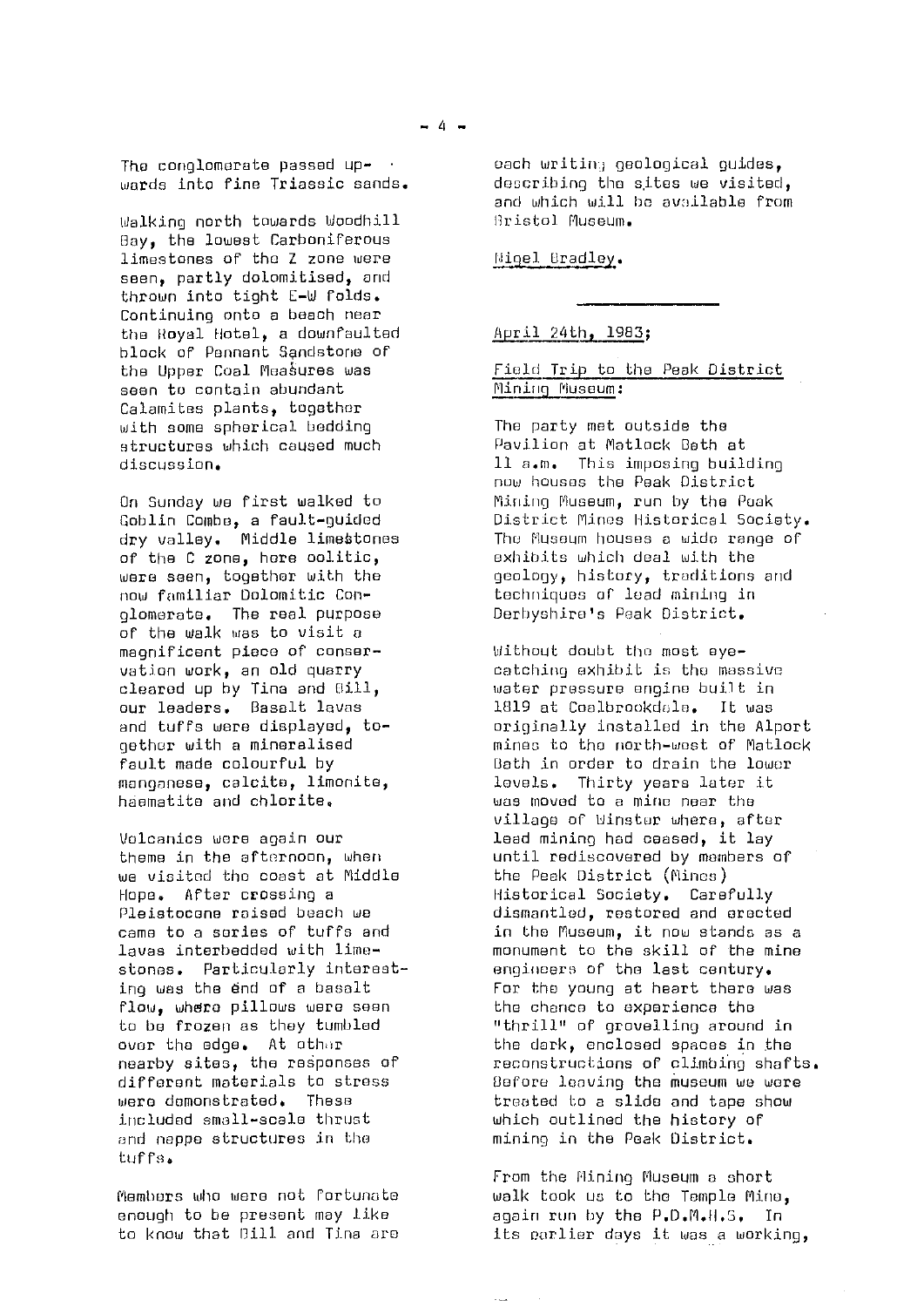but latterly unprofitable, lead mine which is now being used to demonstrate past load mining techniques in a realistic onvironmont. Our guide pointed out a number **of** features of interest, whilst at the some time giving us the history of this particular mine.

After lunch we drove to the Magpie Mine near Sheldon, another P.D.MI.H.S. venture. The surface remains are thought to be the best example in Britain of a 19th century lead mine.

In the agent's house our guide gave us an introductory talk. A number of blackened beams in the house bore witness to a local farmer's contempt for industrial archaeology, since he recently tried to burn the house down! From here we embarked upon a tour of the surface remains. Space precludes a detailed description of the whole site, but we saw remains dating from the 17th century right up to a diesel driven winding engine from the last attempt at working the mine in 1951. Other highlights were the 1869 Cornish Engine House, and the story of a widow's curse placed upon the mine as the result of a dispute in which three miners from an adjacent mine died in 1833.

While there was much of great interest to be seen during the day, the most memorable thing must be the enthusiasm and groat effort which the P.D.11,11.5. have put into preserving, researching and explaining to the public an important part of our industrial heritage.

Evening Classes 1983-84:

Introduction to Geology and Palaeontology: R. J. Kennedy. Dudley Technical College. 10 meetings. Mondays 7.30 p.m. October 3rd.

The Meaning of Fossils : R. **J.** Kennedy. Mondays 7,30 p.m. 10 meetings. Jan. 16th. Dudley Technical College.

Fens for each £9.00. Full time students, senior citizens and the unemployed, half Fee.

Sutton College of Further Education:

0-level geology, Thursday evenings  $7 - 9 p.m.$ A-level geology, Tuesday avenings,  $7 - 9$  p.m. D-lavol geology, Thursday mornings, 9.30 a.m. - 12.15 p.m. Enrolment, September 5th, 6th and 7th.

Committee Meetings\_ .

Monday September, 12th at the Park Inn, 5edgley.

Monday November, 7th at the Allied Contre,

Welcome to Now Members:-

Mr. and Mrs. E. Blackwell, Wolverhampton.

Mick Coles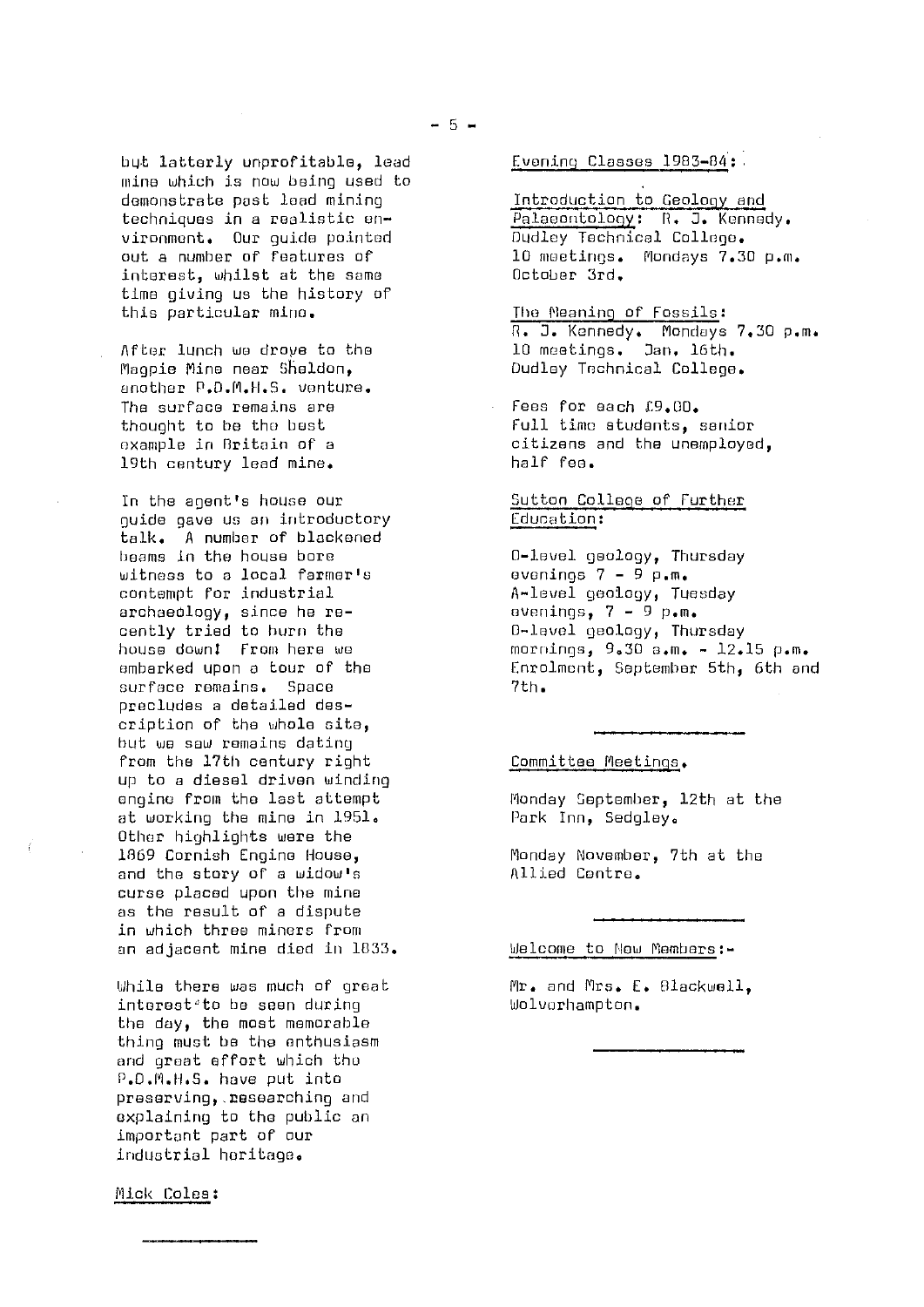# **THE DUDLEY HERALD THURSDAY, JUNE 2.01983 3** Wrens site fits **Mill'as nuclear** 1 adu

Abandound Black Country limestone workings have been identified as a possible site for a nuclear waste "dustbin."

An expert on nuclear<br>waste disposal says the workings underneath <sup>w</sup>as geologically suit- suitable," the Wrens Nest able for storing this National 1 Nature waste, it is conceivable Mr. Stephens, a qual-<br>that at some stage in filed physicist who is a Reserve in Dudley have that at some stage in ified physicist who is a Reserve in Dudley have that at some stage in ified physicist who is a rare geological proper-<br>the future a proposal leading writer for rare geological proper-<br>the future a proposal leading writer for<br>tics needed to store the for this site might be science adn environ-<br>metal megazines said

,rtes for dumping .. information before in the New Scientist medium level nuclear making any direct because it was in a was for unique include in a head and the state in an article for 'investigations our- built-up area and was New Scientist magaz- solves, and it will be an probably not stable New Scientist magaz- selves, and it will be an probably not stable<br>lne. cxtremely lengthy pro- cnough for the storage

is' not included on his short-list; he believes it could be a contender for the dumping site if the most likely choices are blocked by objectors.

'1'he li mestone work-Ings, which date back over 200 years, and a disused coalinine at Stubbers ' Green, near Aldridge, are the only two sites In the West Midlands which , his researches have identified as suitable for storing the waste.

is basically looking for power. stations ihroughout the country.

"Of course nobody is saying which sites are I have spent the lagt-<br>live years researching the years researching<br>this subject and have<br>been able to identify been also to identify<br>poloking at geological<br>areas which meet the<br>requirements for stor-<br>ing nuclear waste."

A spokesman for  $NIREX$ , the nuclear Industry's waste oxecu• live body, said well over 100 sites had been looked at as potential storage areas but no extensive geological tests had yet been done. "I have, no personal knowledge of the Wrens Nest workings but if it for any site we find<br>was geologically suit-suitable."<br>able for storing this

EW SCIERTIST HABLE oxtremely lengthy pro- chough<br>Although Wrens Nest coss getting approval plans. cess getting approval

waste. put forward," he said, mental magazines, said waste. put forward, he said. mental magazines, said<br>Mr. Ted Stephens has "At present we are Wrents NEst was not on<br>in-pointed six prime relying on published his short-list published relying on published his short-list published information before in the New Scientist his short-list published

# $\Gamma_{\text{array}}^{\text{ref}}$  as suitable for  $\left| \text{ Tasmanian} \right|$ The nuclear industry<br>  $\begin{array}{c|c|c|c} \hline \text{L}}{\text{L}}\end{array}$  and the cavecture in the cavec the cavec in the cavec with the cavec with the cavec with the cavec with the cavec with the cavec with the cavec with  $\begin{array}{c|c|c} \text{L$ round to store the  $_{\text{Juff,''}}$  he said, "Wrens Nest Ills the bill clues to the

**From Tony Duboudin** Melbourne

Another cave has been<br>discovered in the Franklin river valley in the wilderness area of<br>southwest Tasmania which might possibly contain the<br>oldest information on Ice Age communities. The cave situated in an area which would be flooded if the Gordon-below-Franklin dam construction goes ghead, program successive arrivals.

The limestone cave about 2,000ft long called Deena-Reena (Aboriginal for "teardrop") was found last year by<br>Dr Jim Allen and Dr Rhys Jones from the Department of Prehistory at the Australian National University,

Its significance was not fully<br>realized until an analysis of carbon samples was completed firve .weeks ago. The announcement of the cave's discovery and of it's possible importance was made on Tuesday by Mr.<br>Barry. Cohen, the Federal Minister for Home Affairs

Preliminary fesults from the tests on carbon deposits suggest that. Deena-Reena cave was cocupied by humans more than 20, 500 years ago at the peals of

Dr Allen said that the cave contained up to 15ft of deposits including stone tools, animal bones and carbon from hearths.

The Times  $-21.4.33$ .

FROFI **THE** PAPERS: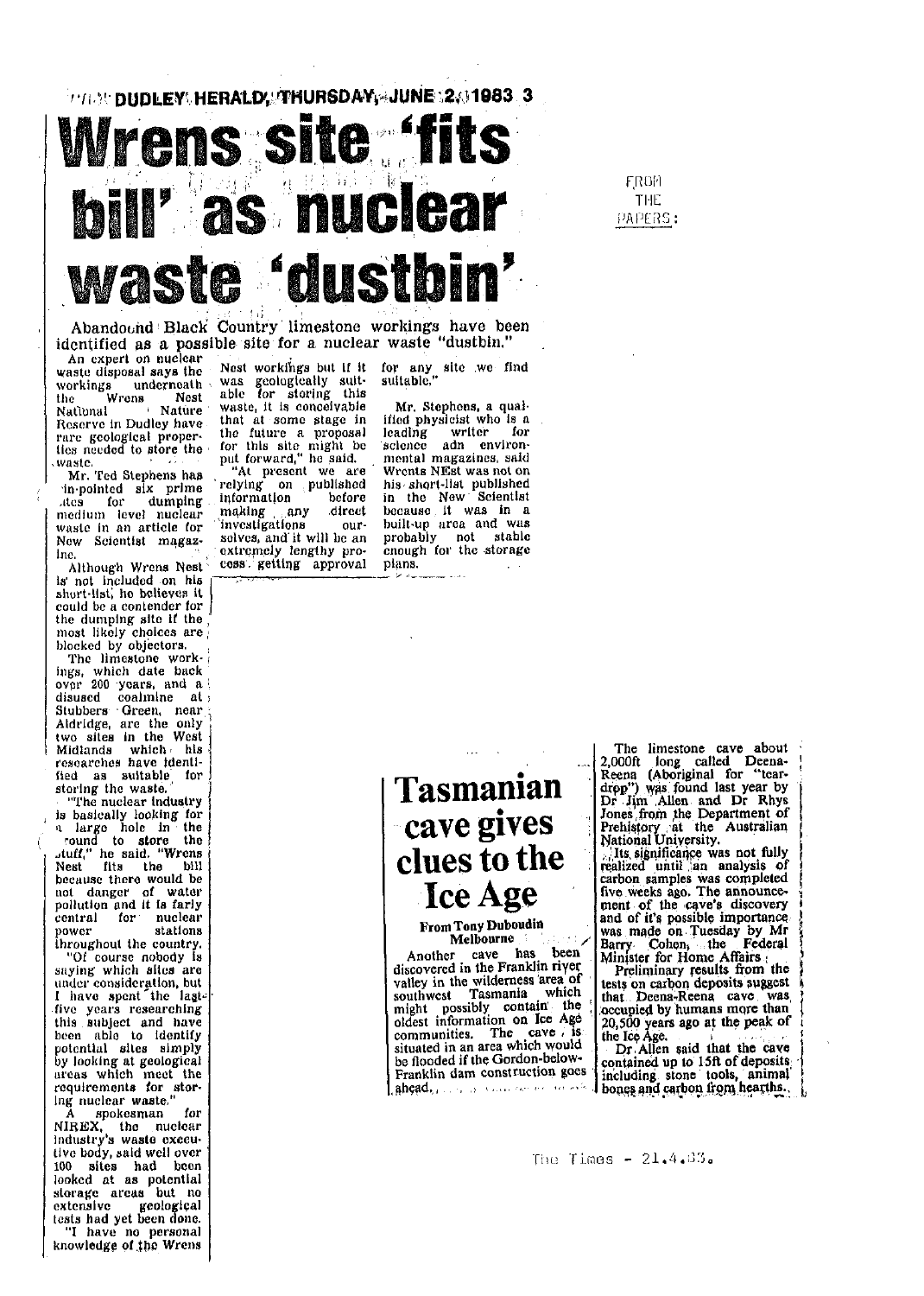## Letters to the Editor:

In view of members' interest in the Wrens Most and its associated problems, I asked one of our most interested members for his comments on the news item on the previous page.

Door Sheila,

This is another example of <sup>m</sup> isleading writing about limestone workings! Mr. Stephens admits he has not visited the workings on which he expresses an opinion. He says "The nuclear industry is looking for a large hole in the ground to store the stuff," and later, "Wrens Nest fits the bill because there would be no danger of water pollution."

ý,

He has ignored or was not aware that:-

- a. nearly half a million tonnos of quarry sand has been used to infill the major parts of both the Thick and the Thin Red Workings,
- h. the sand was introduced by hydraulic stowage,
- c. there is an underground canal about a third of a mile long into the workings,
- d. a pervious darn was constructed between the sand infill and the canal,
- e. any water draining into the workings will drain through the sand and the dam into the canal and then into the Dudley Canal Tunnel.
- f. Wrens Most is an the water shad botwoon the River Trent and River Severn. The canal goes into both catchment areas and overflows into various stream: and river

tributaries,

g. it was for this reason that foundry sand was rejected as an infill material, since foundry sand can contain for example small quantities of phonals.

<sup>h</sup> r. Stephens does agree that a deposit of nuclear waste in <sup>a</sup> built -up area is unsuitable,

Douglas Warren:

# North Staffs. Group of the Geologists' Association:

Secretary:- S. M. P. Alcock, 43, Yoxall Avenue, Hartshill, Stoke-on-Trent. Tel. 47450.

The Secretary has invited our members to join in on their field trips!-

- . Sunday 24th 3uly, N.C. Staffs.
- 2. Saturday 10th September, Ingleton.
- 3. Sunday 2nd October. Elholton area of Grassington.

Please contact the Secretary.

# British Natural History:

There is a new permanent oxhibition at the Natural History Museum at South Kensington, London. It includes conservation, identification, urban wastelands, woodland, seashore, highland, downiand and many other habitats. It is full of information about 2,000 plants and animals.

# Geological Curators' Group:

Autumn meeting, 9th and loth Sept. Buxton Museum and Art Gallery, Derbyshire. £10,

Collectiens, archives, documentation, fluxton stored collections and short talks.

r

Contact Nick Stanley, Derbyshire Museum Service, County Offices, Matlack, 0E4 3AG.